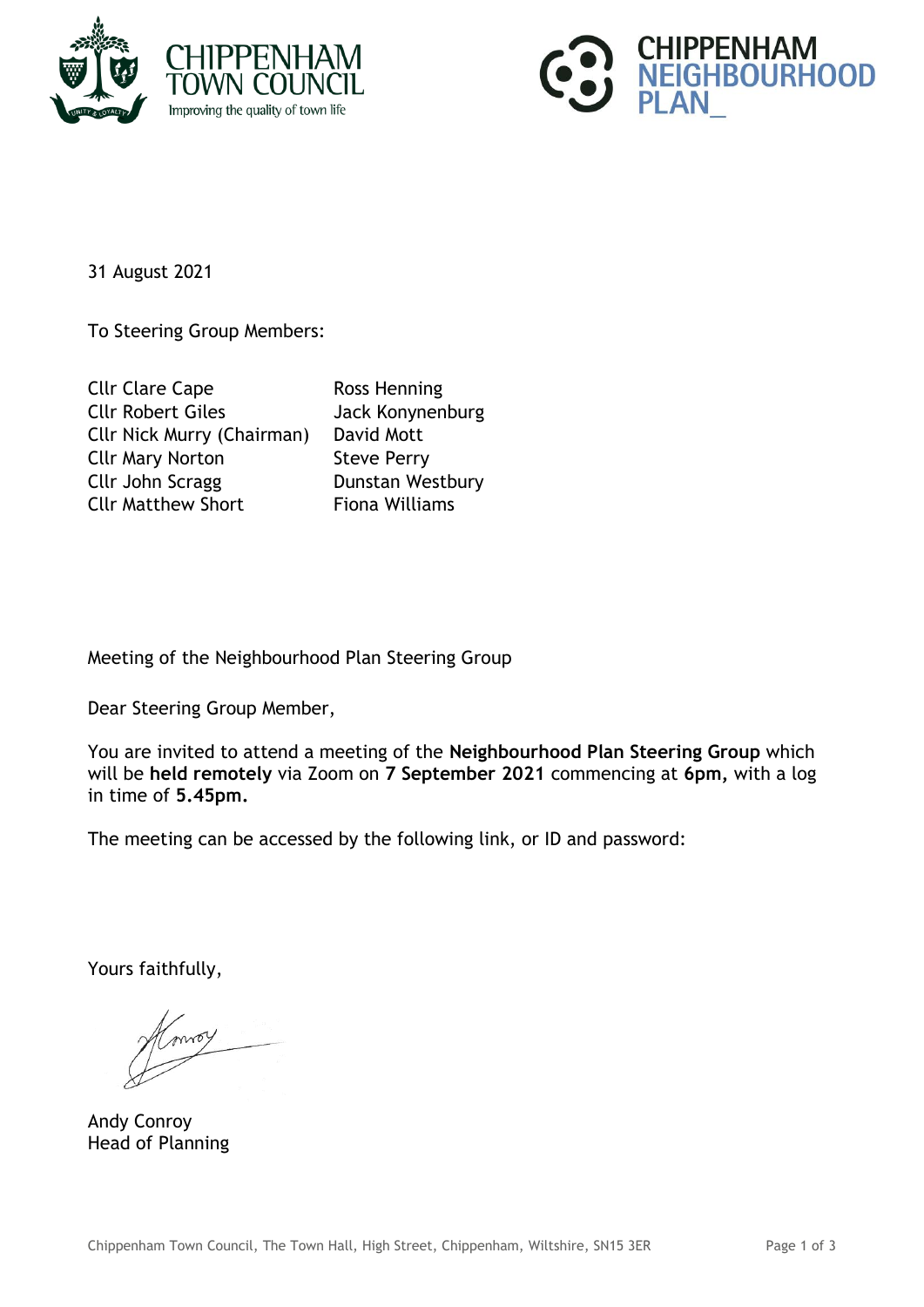## Agenda

## **Neighbourhood Plan Steering Group Meeting – 7 September 2021, 6pm, Remote Meeting (via Zoom)**

| 1. | <b>APOLOGIES FOR ABSENCE</b>                                                                                                                                                                                                                                                                                                                                                                                                                                                                                                                                                                                                                                                                                                                                                                            |
|----|---------------------------------------------------------------------------------------------------------------------------------------------------------------------------------------------------------------------------------------------------------------------------------------------------------------------------------------------------------------------------------------------------------------------------------------------------------------------------------------------------------------------------------------------------------------------------------------------------------------------------------------------------------------------------------------------------------------------------------------------------------------------------------------------------------|
| 2. | DECLARATION OF INTEREST                                                                                                                                                                                                                                                                                                                                                                                                                                                                                                                                                                                                                                                                                                                                                                                 |
|    | All Members of the Steering Group are reminded to declare any pecuniary or non-<br>pecuniary interests they may have, in accordance with the Town Council's latest<br>approved Code of Conduct                                                                                                                                                                                                                                                                                                                                                                                                                                                                                                                                                                                                          |
| 3. | PROTOCOL FOR VIRTUAL MEETINGS OF THE NPSG                                                                                                                                                                                                                                                                                                                                                                                                                                                                                                                                                                                                                                                                                                                                                               |
|    | To note, and to apply, the Protocol to this virtual meeting (copy attached)                                                                                                                                                                                                                                                                                                                                                                                                                                                                                                                                                                                                                                                                                                                             |
| 4. | <b>MINUTES</b>                                                                                                                                                                                                                                                                                                                                                                                                                                                                                                                                                                                                                                                                                                                                                                                          |
|    | To approve as a correct record and to sign the draft minutes of the meeting held on 3<br>August 2021 (copy attached)                                                                                                                                                                                                                                                                                                                                                                                                                                                                                                                                                                                                                                                                                    |
| 5. | <b>CHAIRMAN'S ANNOUNCEMENTS</b>                                                                                                                                                                                                                                                                                                                                                                                                                                                                                                                                                                                                                                                                                                                                                                         |
| 6. | WALPA UPDATE AND REVISIONS TO NPPF                                                                                                                                                                                                                                                                                                                                                                                                                                                                                                                                                                                                                                                                                                                                                                      |
|    | Chairman/Planning Officer to update Steering Group Members on recent WALPA actions<br>and revisions to NPPF                                                                                                                                                                                                                                                                                                                                                                                                                                                                                                                                                                                                                                                                                             |
| 7. | PLANNING FOR CAPITAL EXPENDITURE AND USE OF CIL INCOME                                                                                                                                                                                                                                                                                                                                                                                                                                                                                                                                                                                                                                                                                                                                                  |
|    | To receive a report from the Director of Community Services, and provide feedback upon<br>the proposed Capital Expenditure within the draft 5-Year Medium Term Financial Plan<br>(MTFP) including the Capital Expenditure Budget for 2022/23 relevant to the Group (copy<br>attached).                                                                                                                                                                                                                                                                                                                                                                                                                                                                                                                  |
| 8. | <b>REVISIONS TO DRAFT PLAN</b>                                                                                                                                                                                                                                                                                                                                                                                                                                                                                                                                                                                                                                                                                                                                                                          |
|    | To agree changes to the Draft Neighbourhood Plan (Version 8), which has been revised by<br>the Head of Planning.                                                                                                                                                                                                                                                                                                                                                                                                                                                                                                                                                                                                                                                                                        |
|    | Main changes to the Plan include:<br>Revisions to SCC3 Standalone Renewable Energy: incorporating suggestions made<br>by SFW and updating references to most recent/relevant; adding reference to<br>need for screening with native hedging or trees; not developing on BMV<br>agricultural land unless there are exceptional social, economic or environmental<br>benefits arising as a result of the development; ground mounted solar should<br>demonstrate that agricultural use will continue and/or biodiversity improvements<br>around arrays<br>Addition of reference to impact on historic environment in supporting text for TC1<br>$\bullet$<br>Bath Road Car Park & Bridge Centre Site and TC2 River-Green Corridor Masterplan<br>Addition of bungalow photo to H1 Housing Mix<br>$\bullet$ |
|    | Links to clean and track changes versions of the document to follow by email.                                                                                                                                                                                                                                                                                                                                                                                                                                                                                                                                                                                                                                                                                                                           |